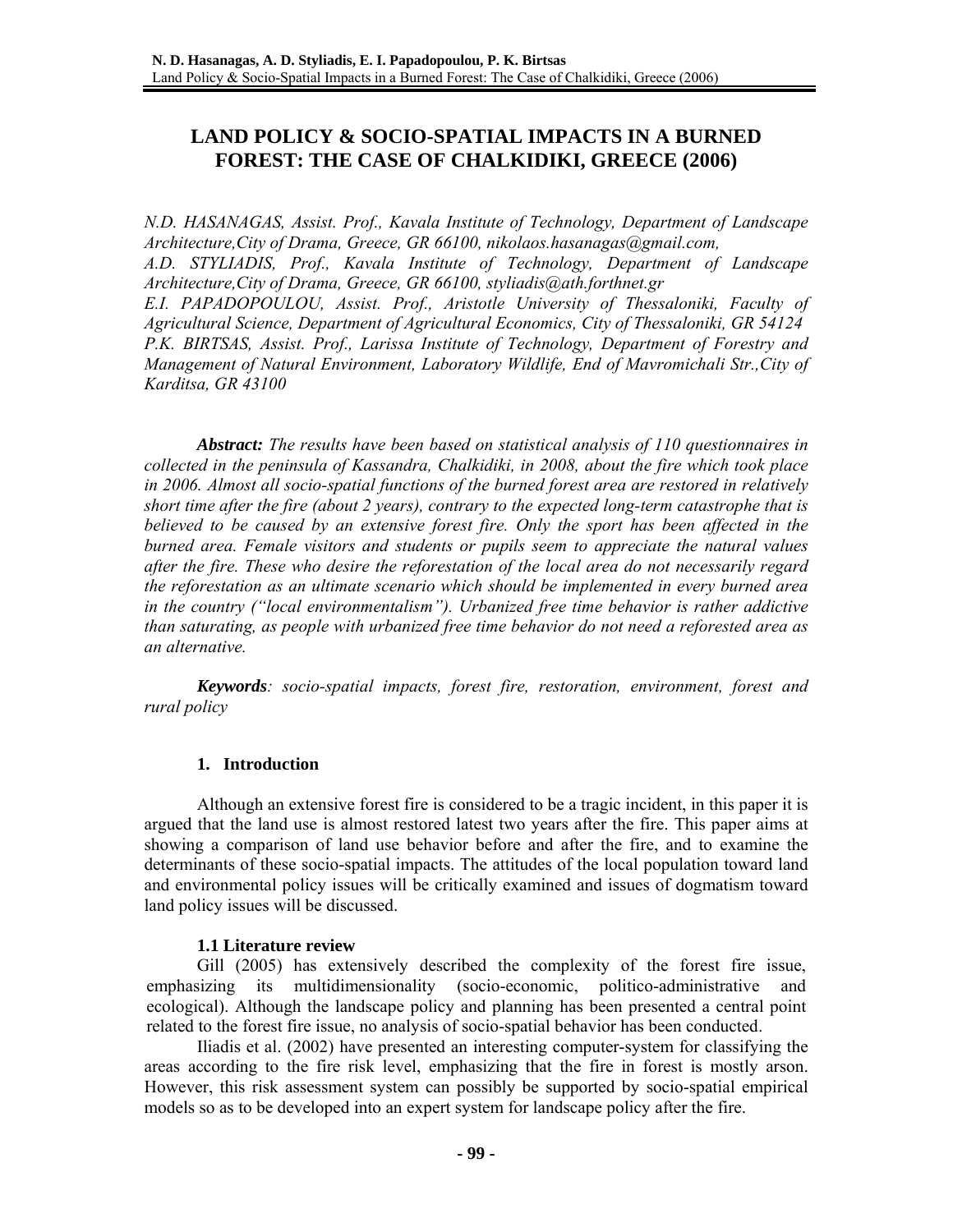Shin and Lee (2004) recognized the importance of integrating social, economic and ecological factors in the landscape restoration after a forest. However, they decided to focus mainly on the ecological dimension and not so strongly on the socio-economic one. Ubysz and Szczygieł (2006) tried to make an illuminative analysis of both social and ecological causes of forest fire causes but they did not deal with the socio-spatial impacts of the fire.

 Shinneman et al. (2010) have proposed an accurate simulation of restoration scenarios of forest areas, taking into account fire suppression. They focused on the range of natural sustainability of landscapes, disregarding the socio-spatial impacts and behavior.

Sisk et al. (2006) recognized the importance of a collaborative process of landscape analysis as

a tool of making acceptable restoration scenarios. Such a process can be more accurate, if it is based on detailed and comparative socio-spatial data collected from different places.

Various models of forest change have been proposed for designing restoration scenarios (Xi et al. 2009, Klenner et al. 2008). However, these consider natural determinants or human-technical interventions such as thinning or fire suppression, and not free time behavior and social values. Orsi and Geneletti (2010), Selman (1993), Klenner and Walton (2009) have tried an integrated approach, discussing ecological and socio-economic criteria. They mostly pay attention to the identification of priority reforestation sites and zoning or to general landscape principles. Despite their willingness to offer an integrated analysis, they do not identify land user groups or socio-spatial relations through a detailed quantitative analysis.

Extensive analyses of socio-historical determinants and implications of forest fires have been provided (Taylor and Skinner 1998, Foster and Motzkin 2003, Fry and Stephens 2006), but the socio-spatial aftermaths on a group-specific basis have not been analyzed through a quantitative approach.

Prather et al. (2008) have analyzed conflict scenarios concerning reduction of wildfire and native fire regimes and wildlife management. However, this does not concern socio-spatial behavior of people after forest fire, but only general forest management strategies. Tyler and Peterson (2004) tried to connect forest policy with landscape impacts but they have not seriously considered the impacts of a possible fire.

Styliadis (1998) and Geri et al. (2010) have examined the role of topographical determinants in landscape change patterns, by analyzing digitized historical forest maps and vegetation synthesis. This is useful for ecological decision-making, but it could constitute a more acceptable decision support system, if it included socio-spatial behavior patterns, after fire impacts.

Conflicts and compatibility between aspects of natural protection, architectural design, wildlife habitat, recreation and history have been thoroughly explored (Gobster 2001). The symbolic and iconic nature of landscape perceptions are discussed through a constructionist approach. The consideration of these aspects could be further completed through a statistical analysis, with an additional examination of attitudes toward commercial and urbanized values and their changeability after extensive fire destruction.

#### **1.2 Paper's contribution and innovation**

Until now, issues of land and environmental management, especially related to fire, have been examined mostly from the ecological and technical aspect. The social aspect has been disregarded or only mainly examined through a qualitative, constructionist approach. A critic could regard this approach which is quite often in academic journals as a kind of subjective journalism, which is not based on any positivist method and has nothing to do with "science" and "prognosis" of phenomena.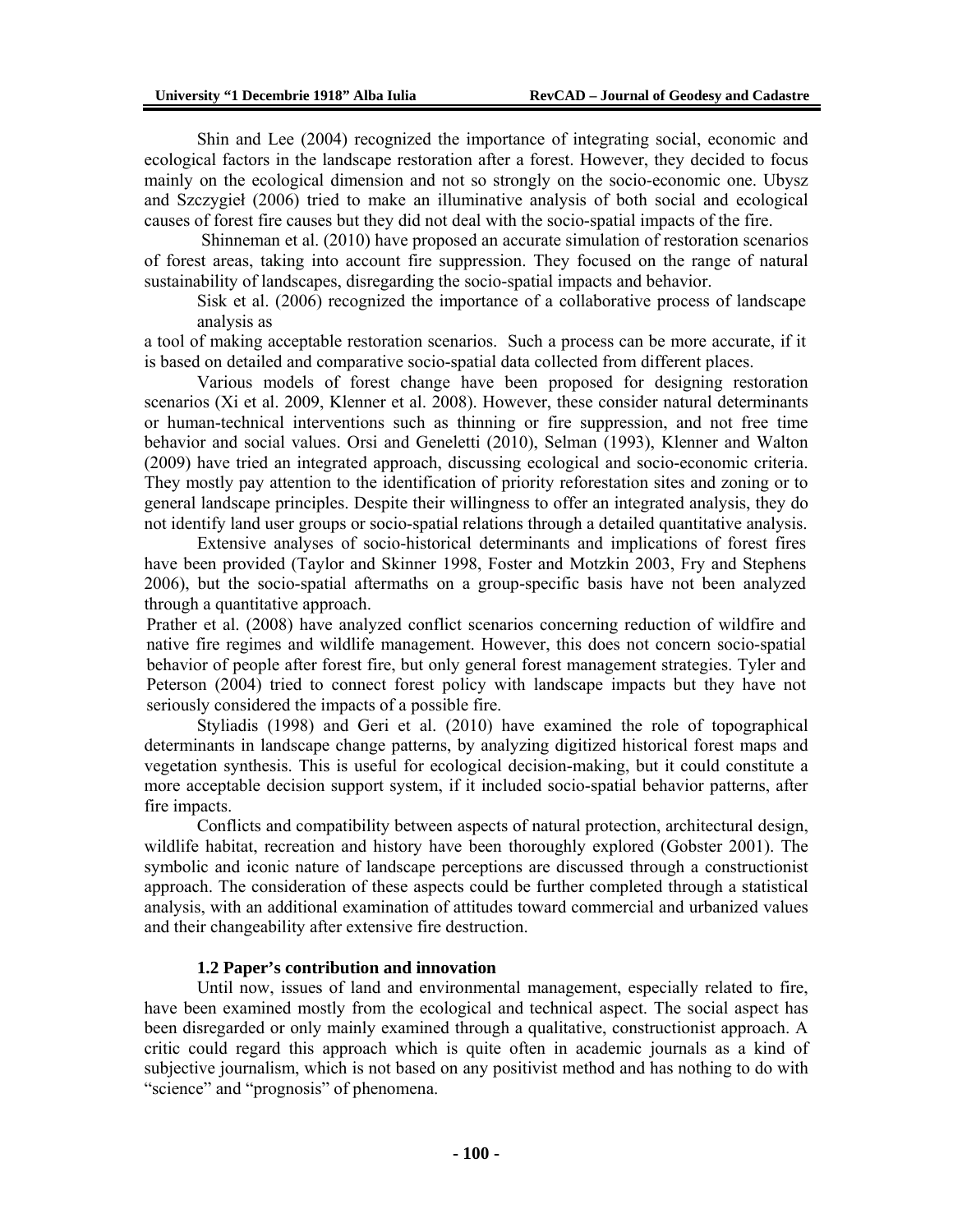In this paper, the detection of socio-spatial impacts and free time behavior patterns as well as of environmental attitudes will take place through a systematic and objective quantitative approach. Latent tendencies of environmental dogmatism and local environmentalism will also be examined, by using quantitative results.

# **1.3 Paper's Organization**

This paper is further going to present: a) the methodology (section 2), b) the selected case study (beginning of section 3), c) the critical results on the socio-spatial impacts of the fire (3.1), d) the analysis of the socio-spatial behavior determinants (3.2), e) the analysis of attitudes toward policy and restoration issues (3.3), and f) conclusions (section 4), including suggestions and questions for future research.

# **2. The Proposed Methodology**

A standardized questionnaire has been formulated on the basis of explorative interviews with the population of several villages of the area. This questionnaire focused on their believes and attitudes toward the possible cause of the fire, land use before and after the fire, land use scenarios after the fire, politico-administrative issues and general free-time behavior. Personal and socio-economic features such as gender, income, profession, have also been measured. A pilot questionnaire has been tested to the local population. After improvements, a standardized questionnaire was formulated in order to make attitudes and socio-spatial behavior patterns measurable.

As the purpose of this research was not to generalize descriptive statistics for a whole population, no random sample was necessary. The purpose was to produce correlations. Thus, a kind of judgment sampling was implemented so as to include people of a large variety of education level, jobs, genders, places, attitudes etc. Thereby, the influence of the "independent" variables to the "dependent" ones could be detected. The judgment sample is more appropriate for extracting clear correlation, when it is characterized by a balanced pluralism of attitudes and other personal or social characteristics of the sample. Contrary to the descriptive statistics which requires an adequate random sample in order to detect the "representative" average or frequencies within a variable, the analytical statistics aims at examining possible dependencies between variables. Particularly, the bivariate analysis enables a holistic overview of interdependencies. This is a comparative advantage to multivariate analysis, which is more useful for focused typology rather than for extensive exploration of interdependencies. The results of the bivariate analysis can be used for a more multivariate analysis in a future research. Purpose of this paper is the extensive analysis of correlations.

It becomes evident that as the sample is a non random one and statistics not a descriptive one, there is no point in determining a sample size by a formula based on confidence interval and variance. Additionally, as the research focuses on bivariate and not on multivariate analysis, there is also no point in determining an acceptable sample size depending on the number of variables. At any rate, the crucial thing in social statistics is not the sample size but the sampling method (cf. Bryman 2001).

As 110 standardized questionnaires were collected in 2008 (two years after the fire). The socio-spatial behavior patterns and attitudes were digitalized and its statistical processing with SPSS 15 was able. After Kolmogorov-Smironov and Shapiro-Wilk normality test, bivariate analysis with Pearson test has been conducted.

In-depth interviews with the local population have been conducted after the statistical process, for the interpretation of the results. This was necessary in order to understand the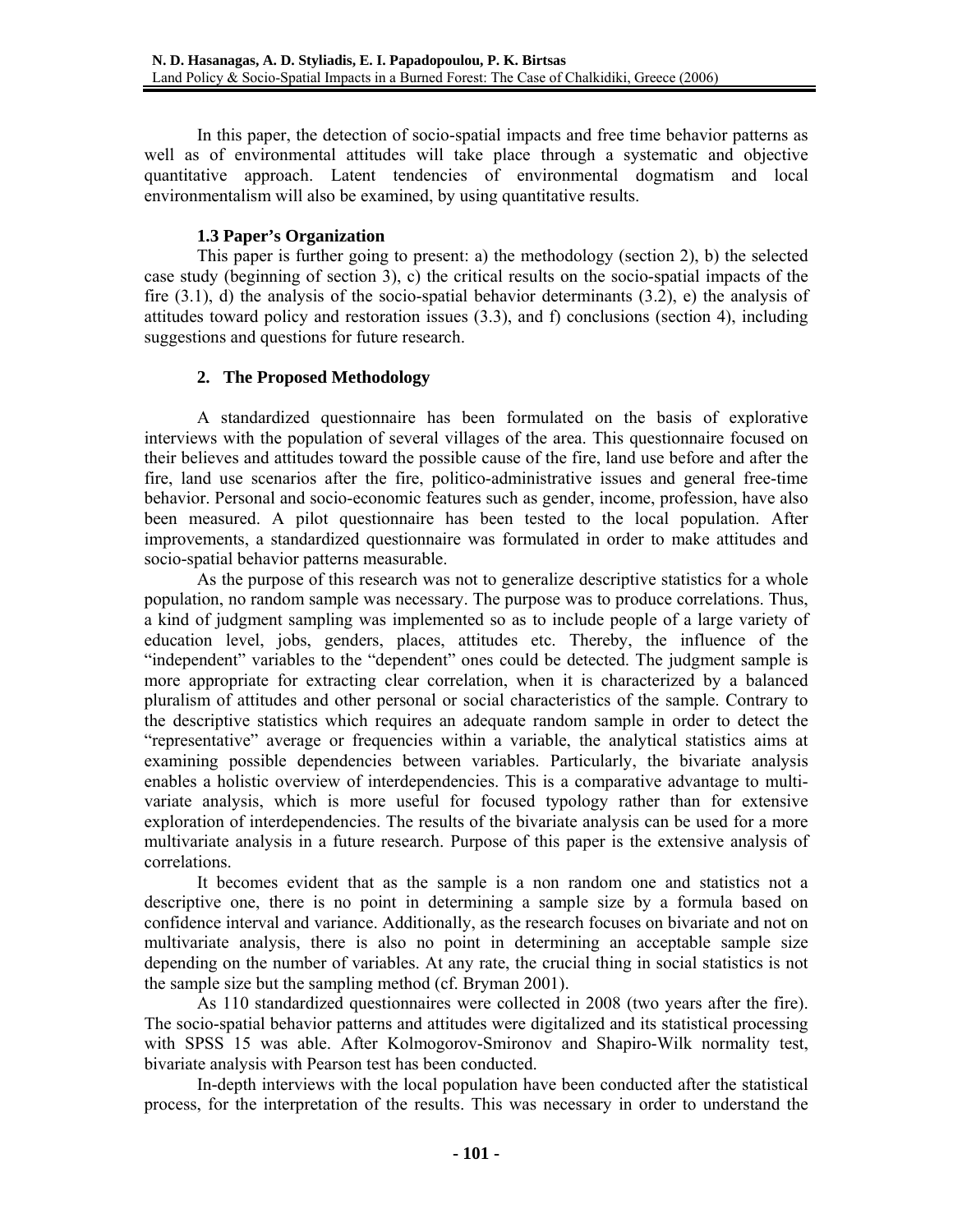reasons of the attitudes and socio-spatial behavior, as the quantitative correlations alone are not enough to reveal causalities.



In general, a classical GIS method is a more reliable measuring instrument than the standardized questionnaire, but it is weaker in theorizing and cannot be used for scenario and attitude analysis.

# **3. An Application Case Study: Burned Forest in Kassandra peninsula**

The forest fire at Kassandra peninsula, which took place at  $21<sup>st</sup>$  August 2006 has been selected as a case study. This case study can give insights into the socio-spatial impacts of a forest fire and into the attitudes of the population of rural areas toward a wide variety of land and environmental policy issues and restoration alternatives. Also, it is selected as it is a hilly rural area and thereby the impacts of a fire are supposed to be more intensive (e.g. erosion) than in a plain area.

The area is characterized by multifunctional rural activity: agri- and eco-tourism, agricultural production (e.g. olives). Cultural tourism is also usual because of the ancient monuments. Most tourists visit the area for the nice beaches, the sea and the entertainment facilities. The geo-morphological heterogeneity (sea, beach, hills, forest and agricultural land) allows developing a wide variety of land use scenarios (Figure 2).



Figure 2. Kassandra satellite picture (Source: Chalkidiki.com)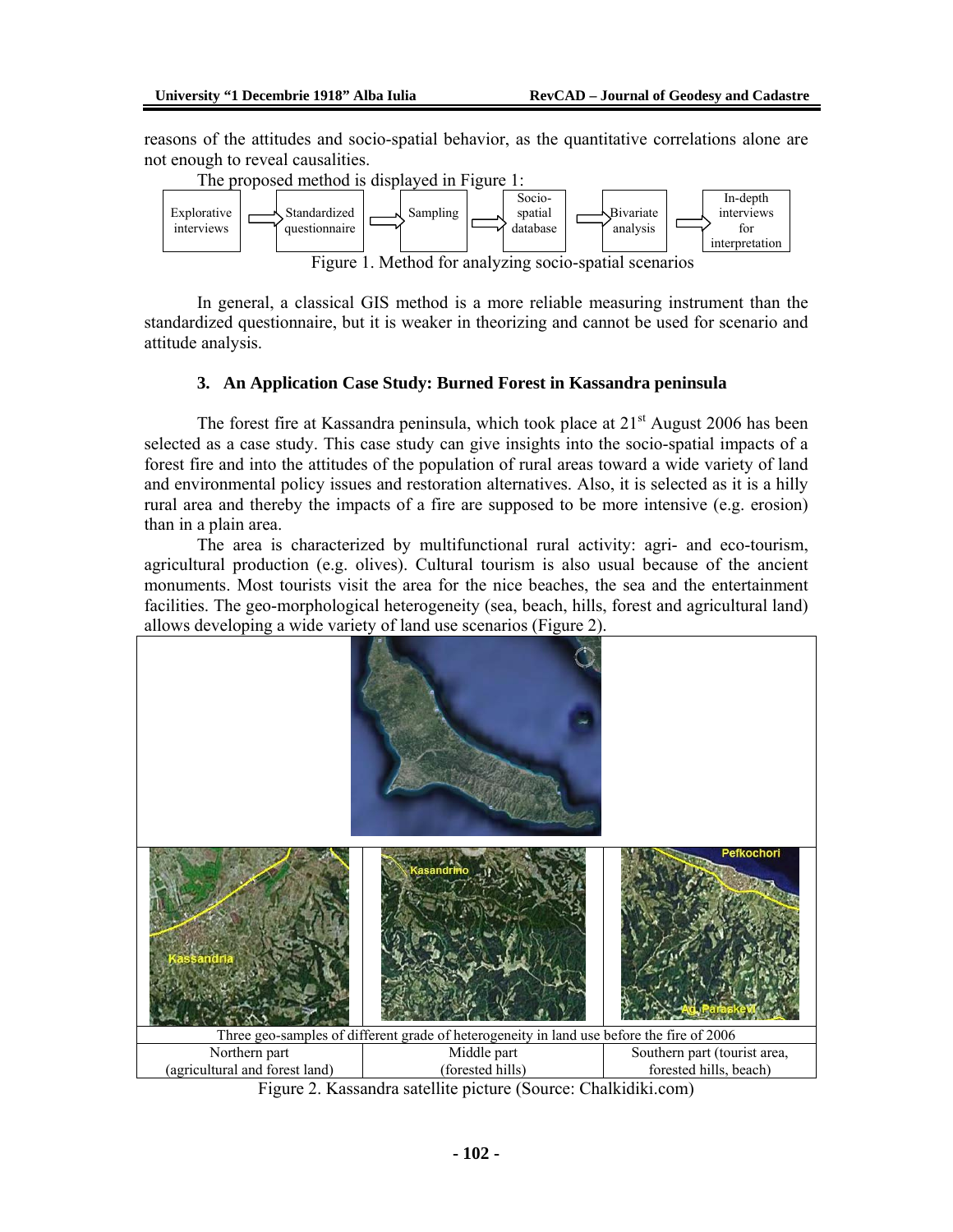As presented in Figure 3, numerous villages or small towns are depicted which were threatened by the fire (a). There is also complex network of  $1<sup>st</sup>$ ,  $2<sup>nd</sup>$  and  $3<sup>rd</sup>$  class roads (b) around the peninsula and through the hilly, forested area, which triggers a debate about its adequacy and appropriateness in case of forest fire. Apart from that, Kassandra (western peninsula) is much more densely populated than Sithonia (middle peninsula) and Athos (eastern peninsula) (Figure 3). Additionally, Kassandra is less mountainous than Sithonia and Athos. Thereby, Kassandra is more appropriate for developing a wider variety of activities and land use scenarios (Athos is in any case incomparable as it is a monastery area).



Figure 3. Visual documentation (Source: Chalkidiki.com)

An example of the extensive and socio-economic impacts is also presented in the Figure 4. The extensiveness of the burned area often makes the impression of an "irreparable" catastrophe, especially, when this impression is constructed by the media.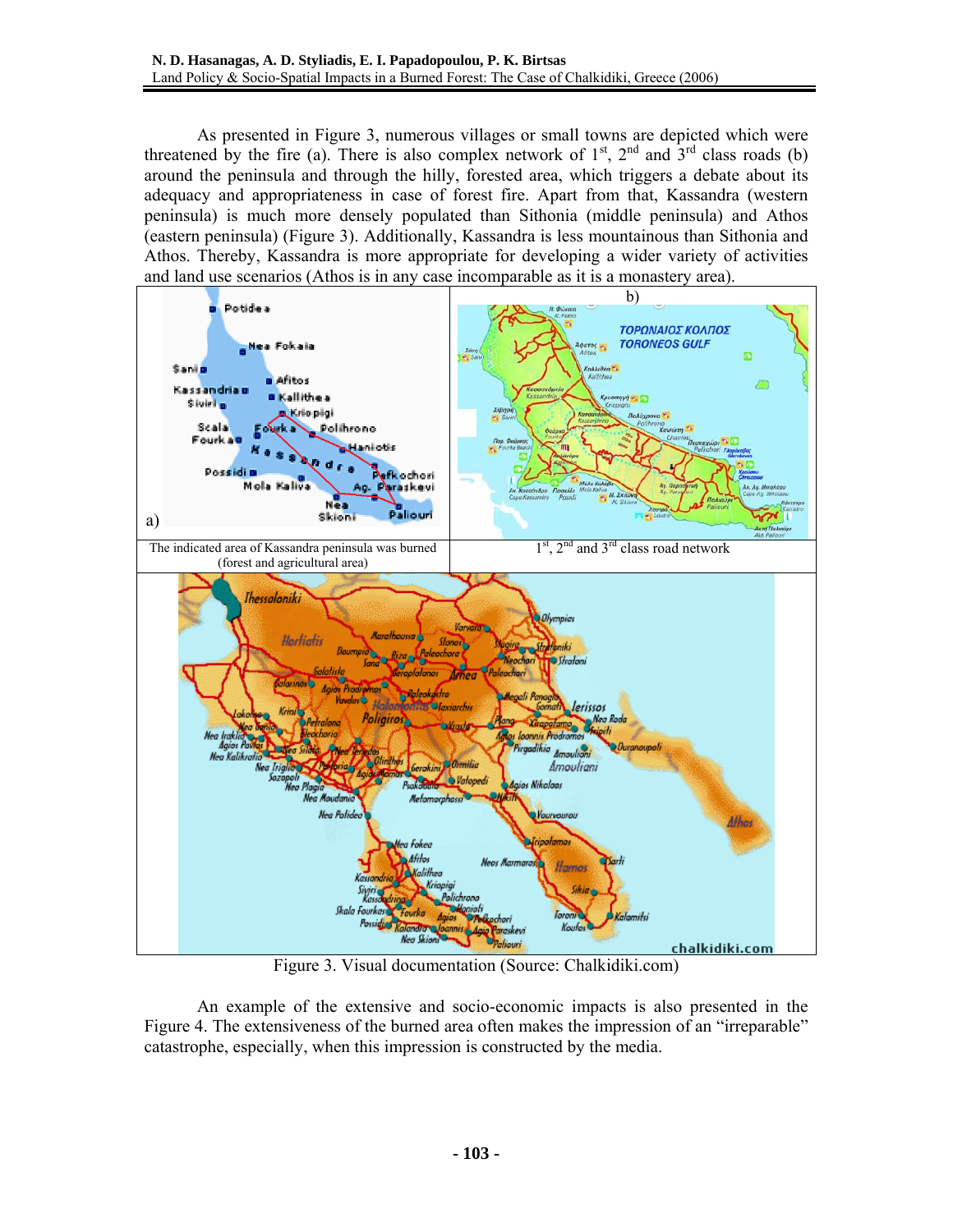

Picture of the Kassandra fire at 21<sup>st</sup> August 2006 Figure 4. Fire impacts

As shown in Figure 5, immediately after the fire, only slight technical interventions were made. In picture (a), burned trunks were placed parallel to the contour lines of the hills in order to avoid erosion. The natural regeneration of the forest vegetation was already evident in 2007 (picture a) and much denser in 2008 (picture b).



Figure 5. Technical works and natural regeneration

Although, as stated, the purpose of the research was not the descriptive statistics, the following basic characteristics are presented in order to provide an overview of the sample: The average age was 32, the maximal age was 67 and the minimal 14. The average education level was high school graduate, the lowest no primary school graduate and the highest PhD holder. There were 51 female and 58 male interviewees.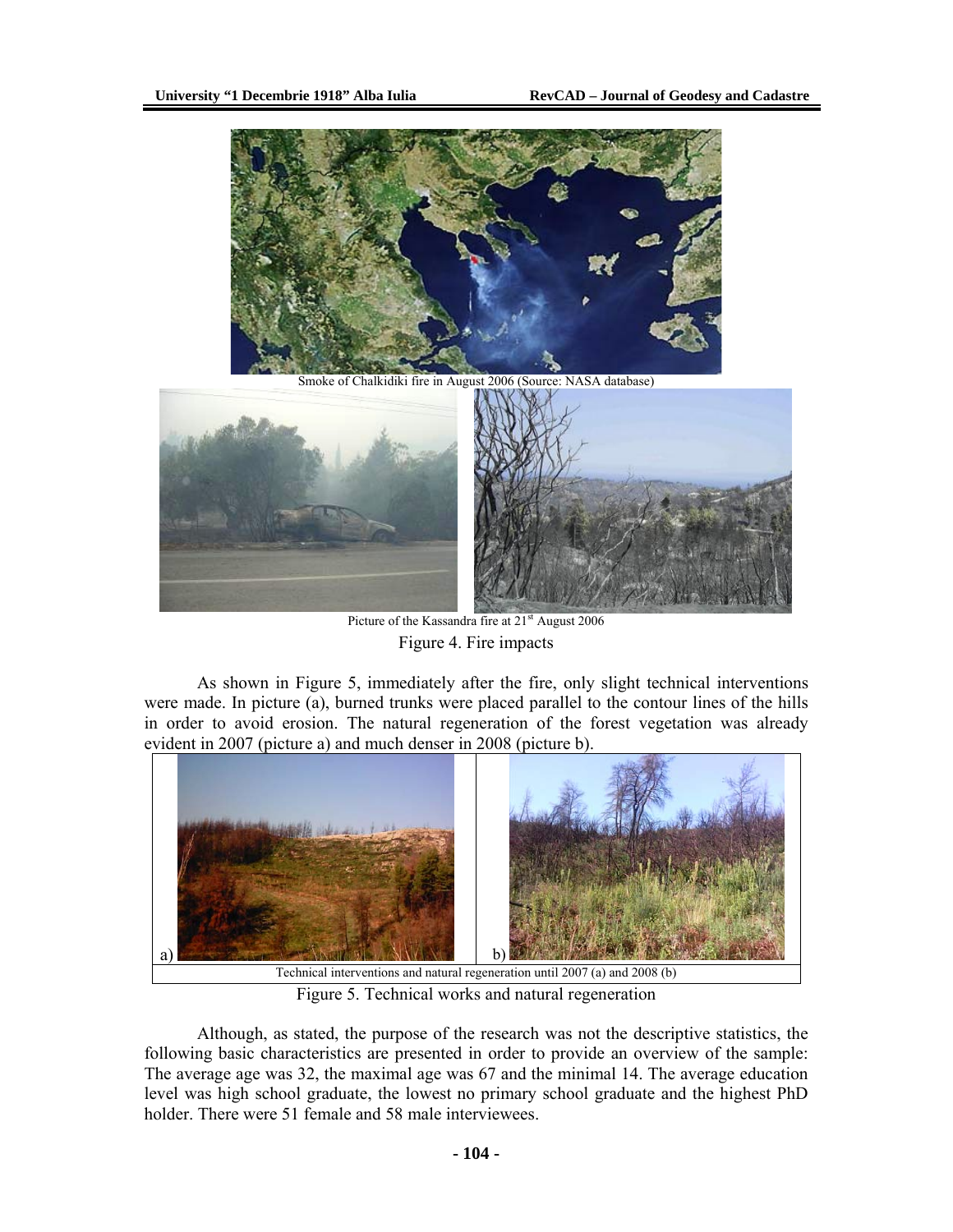#### **3.1 The role of the fire in socio-spatial behavior**

In the Table 1, the relation between visit frequency before the fire (until 2006) and after the fire (in 2008 when the research was conducted), is positive and statistically significant (0,591). This means that the burned forest area has not dramatically lost in social functionality.

|                                 | Visit                       | Mainly I was    | Mainly I was      | Mainly I was             | Mainly I was    |
|---------------------------------|-----------------------------|-----------------|-------------------|--------------------------|-----------------|
|                                 |                             | hunting in the  | going to the area | going to the area        | going to the    |
|                                 | frequency<br>after the fire | area before the | for recreation    | for sport before         | area for picnic |
|                                 |                             | fire            | before the fire   | the fire                 | before the fire |
| Visit frequency before the fire | $,591$ <sup>(**)</sup>      | .059            | $-.076$           | $,287$ <sup>(**)</sup> ) | $-.068$         |
|                                 | .000.                       | .571            | .462              | .005                     | ,510            |
| Visit frequency after the fire  |                             | $-123$          | $-.049$           | ,043                     | .041            |
|                                 |                             | ,239            | .640              | ,685                     | ,694            |

Table 1. Visit frequency depending on land use

Pearson correlation. "\*": significance 5%, "\*\*": significance 1%

In any case, the visit frequency before the fire was statistically significant only for sport exercising (0,287), while the places for other forest functions (hunting, general recreation and picnic) were neither especially attractive before nor after the fire, as the statistical coefficients are not significantly strong at all. The only difference lies in the sport exercising, which is not so intensively implemented after the fire  $(0.043$  insignificant), as there is not enough shadow and refreshing micro-climate yet, which is created only by the high vegetation (trees). In general, the natural regeneration of the forest area is effective enough.

### **3.2 Determinants of land use behavior**

In the Table 2, we see that the place was mostly attractive before the fire for the male visitors (-0,274), while after the fire it seems to be equally attractive also for female ones (- 0,094 insignificant). The same applies also to the students/ pupils, though they normally prefer more urbanized free time behavior (e.g. cafeterias), as this satisfies the sociopsychological needs of the age class. These social groups (female visitors and student/pupils) seem to appreciate the natural values after the fire (Thomson et al. 2005), while before the fire they were taking them for granted, as they were satisfied just by distant view of the forest. After the disappearance of the extensive green area, they need to visit the area in order to feel the low vegetation which has remained or has been regenerated after two years. Besides, the women are more willing to visit the place alone, as they feel safer in open light areas.

| Tuble 2. I choonal and social determination of faily asc |                                 |                                |  |  |  |
|----------------------------------------------------------|---------------------------------|--------------------------------|--|--|--|
|                                                          | Visit frequency before the fire | Visit frequency after the fire |  |  |  |
| Gender (male=0, female=1)                                | $-.274$ <sup>(**)</sup>         | $-.094$                        |  |  |  |
|                                                          | ,004                            | ,345                           |  |  |  |
| Birth year                                               | $-113$                          | $-.007$                        |  |  |  |
|                                                          | ,246                            | ,942                           |  |  |  |
| <b>Education</b> level                                   | $-.101$                         | $-.058$                        |  |  |  |
|                                                          | ,302                            | ,558                           |  |  |  |
| Unemployed                                               | $-.059$                         | ,038                           |  |  |  |
|                                                          | ,547                            | ,706                           |  |  |  |
| Student/pupil                                            | $-.248(*)$                      | $-132$                         |  |  |  |
|                                                          | ,010                            | ,185                           |  |  |  |
| Private employee                                         | ,153                            | ,102                           |  |  |  |

Table 2. Personal and social determinants of land use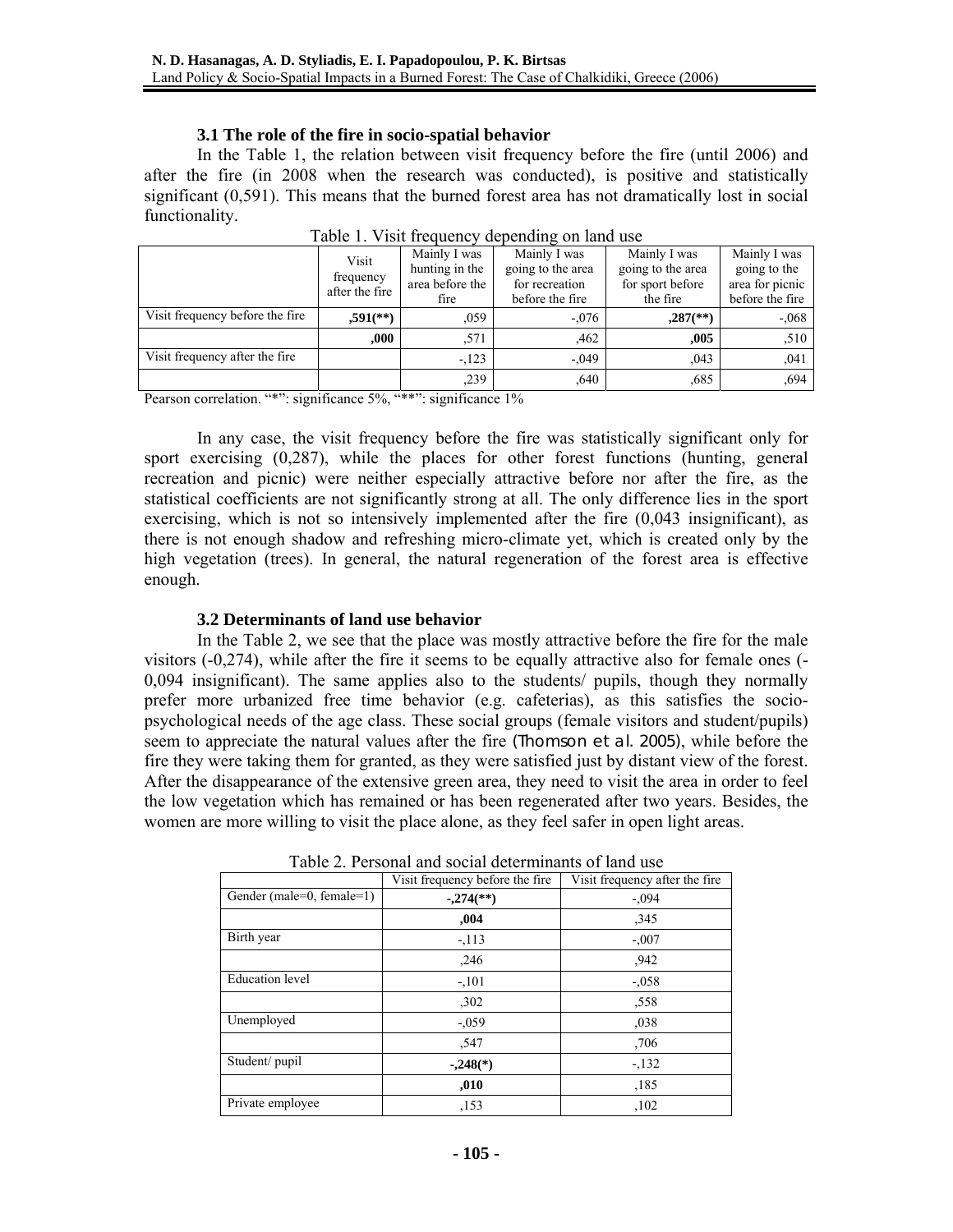|               | Visit frequency before the fire | Visit frequency after the fire |
|---------------|---------------------------------|--------------------------------|
|               | ,118                            | ,304                           |
| Civil servant | ,065                            | $-111$                         |
|               | ,508                            | ,265                           |
| Freelancer    | $-.016$                         | ,015                           |
|               | ,870                            | ,879                           |
| Employer      | $-.094$                         | $-.101$                        |
|               | ,340                            | .312                           |

Pearson correlation. "\*": significance 5%, "\*\*": significance 1%

The rest social and personal characteristics proved to be rather unimportant for the visit frequency. Particularly, the insignificance of the age, the education level and the professional status shows that the appreciation of the natural values is not a free time behavior of elder or retired people, nor depends on the mentally or intellectually developed social groups, nor attract especially professional groups which are characterized by anxiety and uncertainty (e.g. employers) or professional groups who have enough free time, such as civil servants.

#### **3.3 Analysis of attitudes**

In the Table 3, it is shown that people who visit the burned area more frequently after the fire, are satisfied with the infrastructure (0,230), because they are familiar with this, while previously they had not seen it (insignificant coefficients). The same applies to their attitude toward the adequacy of the forest road network (0,206). In the last case, it is evident that these people have adopted a positive attitude toward the forest road network after the fire, as before the fire they had not visited the area even for recreation (-0,208).

| 1401                     |            |                          |                |                   |                   |                 |
|--------------------------|------------|--------------------------|----------------|-------------------|-------------------|-----------------|
|                          | Visit      | Visit                    | Mainly I was   | Mainly I was      | Mainly I was      | Mainly I was    |
|                          | frequency  | frequency                | hunting in the | going to the area | going to the area | going to the    |
|                          | before the | after the                | area before    | for recreation    | for sport before  | area for picnic |
|                          | fire       | fire                     | the fire       | before the fire   | the fire          | before the fire |
| Satisfied with the       | ,066       | $,230(*)$                | ,090           | $-.102$           | $-.012$           | $-0.012$        |
| infrastructure           |            |                          |                |                   |                   |                 |
|                          | ,526       | ,028                     | ,397           | ,336              | ,909              | ,909            |
| The forest road          |            |                          |                |                   |                   |                 |
| network was adequate     | ,118       | $,206(*)$                | $-127$         | $-.208(*)$        | ,079              | ,137            |
| for the fire corps       |            |                          |                |                   |                   |                 |
|                          | ,233       | ,039                     | ,226           | ,045              | ,454              | ,192            |
| The fire was arson (and  | $-160$     | $-.252(*)$               | ,097           | $-.009$           | ,169              | $-.091$         |
| not an accident)         |            |                          |                |                   |                   |                 |
|                          | ,107       | ,012                     | ,358           | ,931              | ,108              | ,390            |
| Just in time protection  |            |                          |                |                   |                   |                 |
| provided to the          | ,192       | $,240(*)$                | $-.038$        | ,048              | ,050              | $-115$          |
| dwellers                 |            |                          |                |                   |                   |                 |
|                          | ,055       | ,018                     | ,722           | ,655              | .642              | ,285            |
| Just in time protection  | ,117       | $,294$ <sup>(**)</sup> ) | $-.079$        | $-0.022$          | $-0.019$          | ,086            |
| provided to the tourists |            |                          |                |                   |                   |                 |
|                          | ,239       | ,003                     | ,453           | ,836              | ,860              | ,418            |

Table 3. Land use and politico-administrative attitudes

Pearson correlation. "\*": significance 5%, "\*\*": significance 1%

People, who believe that the fire was arson and not an accident, avoid visiting the burned area (-0,252), as they are feared of any further criminal actions. In the contrary, those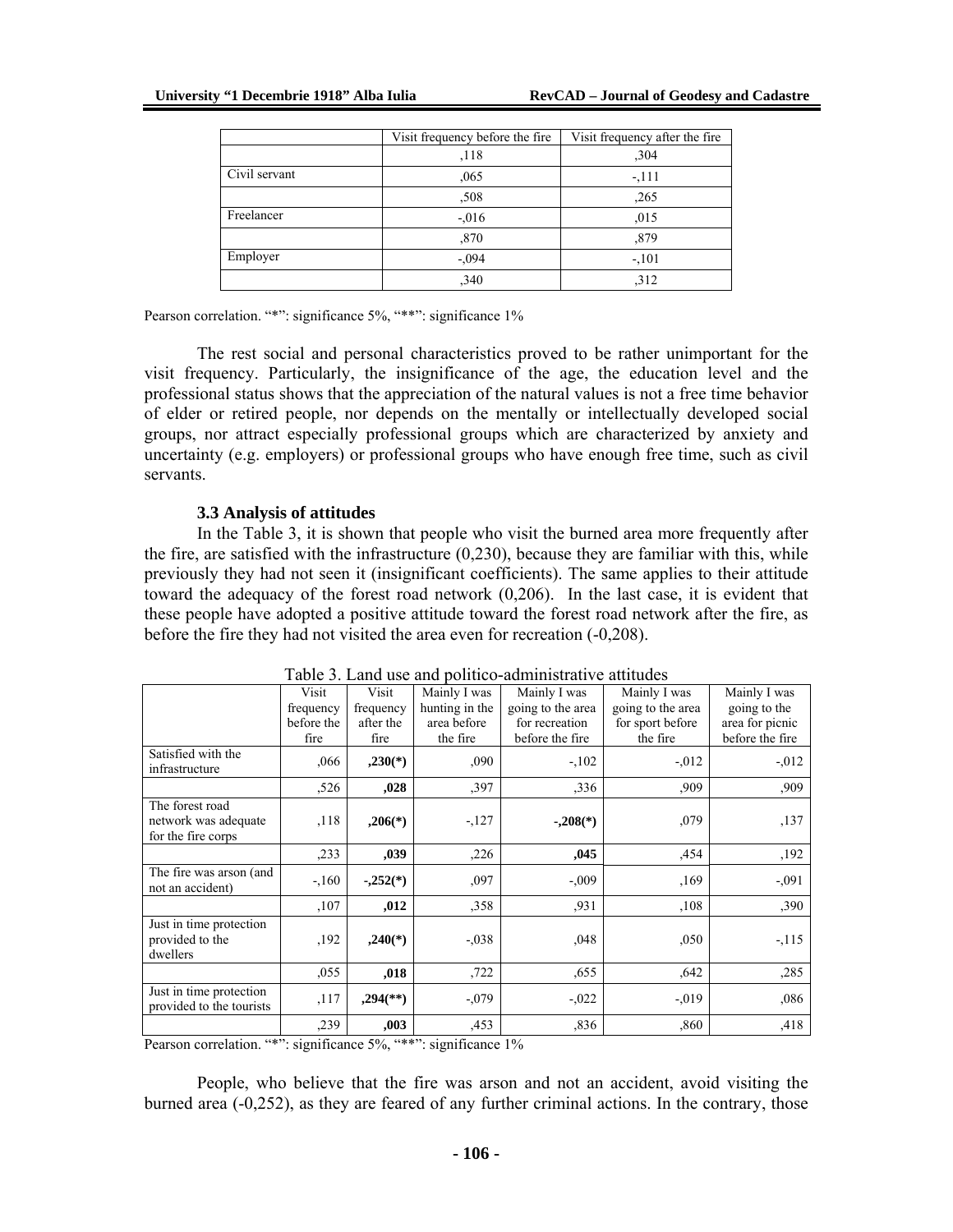who believe that adequate protection was offered to the dwellers and tourists, feel safe enough to visit the place more frequently after the fire (0,240 and 0,294), while they were not so systemic visitors before the fire (insignificant coefficients).

In the Table 4, it becomes evident that these who desire the reforestation of the local area do not necessarily regard the reforestation as an ultimate scenario which should be implemented in every burned area in the country. Mainly the female population regards the reforestation of Kassandra as necessary solution (0,248), though it does not maintain the same strong attitude (0,038 insignificant) toward the burned forest areas in general. Thereby, this population group shows a local environmentalism (cf. Taff 2005). However, this group seems to be indifferent to volunteer working time (-0,097 insignificant) for the restoration and rather unwilling to pay for it (-0,224). Those who prefer the cafeteria for recreation are negative to the compulsory reforestation of Kassandra (-0,290), while those who prefer the beach as recreation place desire the reforestation of Kassandra, as they consider the shadow and the view of green areas as an integral part of the beach recreation.

The hunters and the sport people are rather indifferent (insignificant coefficients) toward the reforestation in general, while those who used the forest are for picnic or general recreation are rather negative (-0,347 and -0,530). This shows that they are satisfied also with the natural regeneration which took place within two years and the high vegetation (trees) is not of crucial importance for their quality of recreation.

Those who attribute the fire to arson desire the reforestation of the local area (0,283), while those who believe that the fire was an accident are rather open to other land use policy alternatives and not to reforestation (-0,315). Thus, the local people seem to strictly desire the restoration of the socio-legal order rather than the restoration of the very nature. Those who believe, however, that this fire was favorable for land property interests, desire the compulsory reforestation of burned areas in general (0,254) but not necessarily in Kassandra (0,171 insignificant). In other words, they are rather driven by the general normative dogma that "the forest is threatened and should be protected against economic interests" but they did not really feel that such a danger exists for their area. Under these conditions, this dogma appears to be an ideology well-disseminated by journalists, politicians and other protest business actors (e.g. environmental groups) rather, than a specific fear really internalized by the public in relation to their local area.

| Table 4. Determinants of attitudes toward restoration strategies |                           |                    |                         |                        |  |
|------------------------------------------------------------------|---------------------------|--------------------|-------------------------|------------------------|--|
|                                                                  | The burned forest         | Every burned       | How many unpaid         | Willingness to         |  |
|                                                                  | area of                   | forest area in the | hours would you         | pay in fund-           |  |
|                                                                  | Kassandra should          | country should     | volunteer for the       | raiser for             |  |
|                                                                  | be reforested             | be reforested      | restoration of the area | reforestation          |  |
| Gender (male=0, female=1)                                        | $,248$ <sup>(*)</sup> )   | 0.038              | $-.097$                 | $-.224(*)$             |  |
|                                                                  | ,011                      | ,704               | ,325                    | ,022                   |  |
| Birth year                                                       | ,065                      | $-.080$            | $-.296$ <sup>(**)</sup> | $-0.029$               |  |
|                                                                  | ,511                      | ,423               | ,002                    | ,768                   |  |
| Preferring to spend free time in<br>cafeteria                    | $-.290$ <sup>(**)</sup> ) | $-183$             | $-243(*)$               | $-0.059$               |  |
|                                                                  | ,003                      | ,064               | ,013                    | ,549                   |  |
| Preferring to spend free time at the<br>beach                    | $,220(*)$                 | ,108               | $-137$                  | $-.247(*)$             |  |
|                                                                  | ,023                      | ,279               | ,162                    | ,011                   |  |
| Mainly I was hunting in the area<br>before the fire              | ,116                      | ,022               | $,235(*)$               | $-0.045$               |  |
|                                                                  | ,262                      | ,838               | ,022                    | ,664                   |  |
| Mainly I was going to the area for<br>sport before the fire      | ,116                      | ,150               | , 110                   | $,299$ <sup>(**)</sup> |  |

Table 4. Determinants of attitudes toward restoration strategies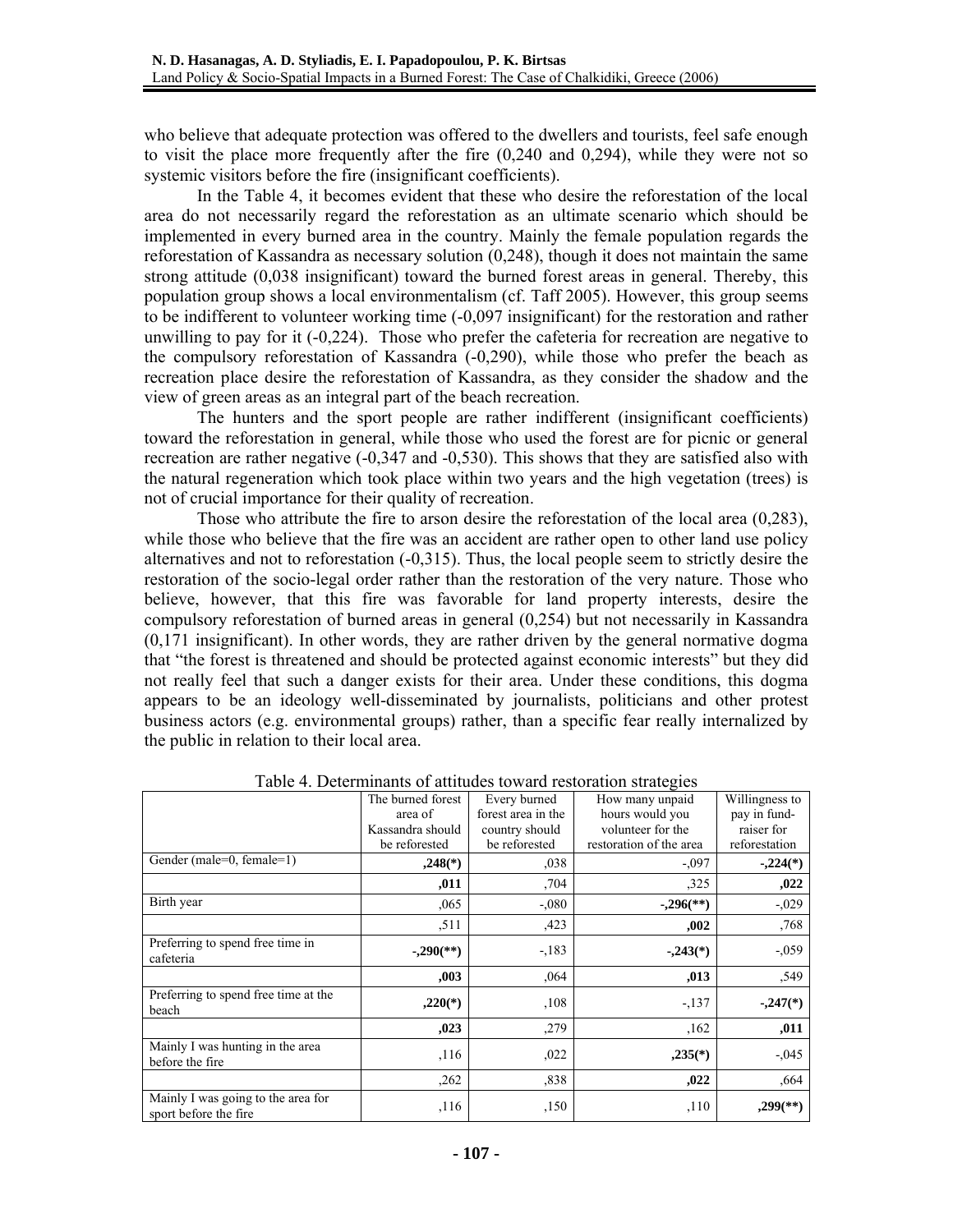|                                                                       | ,262                      | ,155                     | ,288       | ,003     |
|-----------------------------------------------------------------------|---------------------------|--------------------------|------------|----------|
| Mainly I was going to the area for<br>picnic before the fire          | $-347$ <sup>(**)</sup> )  | $-.106$                  | $-.214(*)$ | $-0.022$ |
|                                                                       | ,001                      | ,313                     | ,037       | ,831     |
| Mainly I was going to the area for<br>recreation before the fire      | $-.530$ <sup>(**)</sup> ) | $-277$ <sup>(**)</sup> ) | $-173$     | $-0.037$ |
|                                                                       | ,000                      | ,005                     | ,084       | ,711     |
| The fire was arson                                                    | $,283$ <sup>(**)</sup>    | ,072                     | ,118       | ,191     |
|                                                                       | ,004                      | ,475                     | ,239       | ,053     |
| The fire was an accident                                              | $-315$ <sup>**</sup> )    | $-.045$                  | $-.053$    | $-112$   |
|                                                                       | ,001                      | ,658                     | ,596       | ,260     |
| The fire has mainly favored the<br>interests related to land property | ,171                      | $,254$ <sup>(*)</sup> )  | ,010       | ,037     |
|                                                                       | ,083                      | ,010                     | ,923       | ,710     |
| Income                                                                | $-115$                    | $-.289$ <sup>(**)</sup>  | ,058       | ,065     |
|                                                                       | ,251                      | ,003                     | ,563       | ,513     |

Pearson correlation. "\*": significance 5%, "\*\*": significance 1%

Those who would volunteer unpaid working time for the restoration of the area are mainly the older people (-0,296), as the younger ones are oriented to more urbanized lifestyle, such as cafeterias (-0,243). The hunters, though they have been appeared to be open to alternatives different from reforestation as discussed above, would be more willing to volunteer time, as they are used to spending quite a lot of time at outdoor activities. On the contrary, the picnic group seems to be used to spending only a few time for relaxing in nature. Thus, it appears to be unwilling to volunteer time for the landscape restoration.

Those who prefer to spend their free time at the beach, present attitudes similar to these of the women: they believe that the burned area should be restored but they would not contribute to the restoration with money (-0,247). They expect, thus, a restoration financed by the taxes which are already paid. Only the sport people seem to be willing to pay (0,299), while the income does not play any role in the willingness to pay  $(0.065 \text{ insignificant})$ .

In the Table 5, the marital status appears to be rather significant in landscape preferences. The married people desire reforestation/ regeneration (0,243) and not an organized recreation area (-0,329), while those who only live with a life partner together would like to have an access to a new organized recreation (0,381) area than merely a forest (- 0,292). This inverted profile in free time behavior between someone who is married and someone who just has a life partner can be attributed to the fact of their different everyday program. The former has adopted a routine of everyday duties and he/she does not want to have one more factor, like an organized recreation area, which is going to disturb his/her program and life order. A new organized recreation area is a new stimulus for the children or for the marriage partner, while a forest is a "quiet" free time solution. Inversely, someone who has a life partner would like to have access to an organized recreation area in order to enrich his/her program and to avoid a monotonous routine.

|                                                    | Reforestation-regeneration | Organized recreation area | Commercial centre |
|----------------------------------------------------|----------------------------|---------------------------|-------------------|
| Married                                            | $,243(*)$                  | $-329$ <sup>(**)</sup>    | ,024              |
|                                                    | ,014                       | .001                      | ,811              |
| Living with life-partner                           | $-0.292$ <sup>(**)</sup>   | $,381$ <sup>(**)</sup> )  | ,002              |
|                                                    | ,003                       | .000                      | ,982              |
| Preferring to spend free time at<br>the cafeterias | $-216(*)$                  | ,159                      | $,226(*)$         |

Table 5. Determinants of attitudes toward restoration alternatives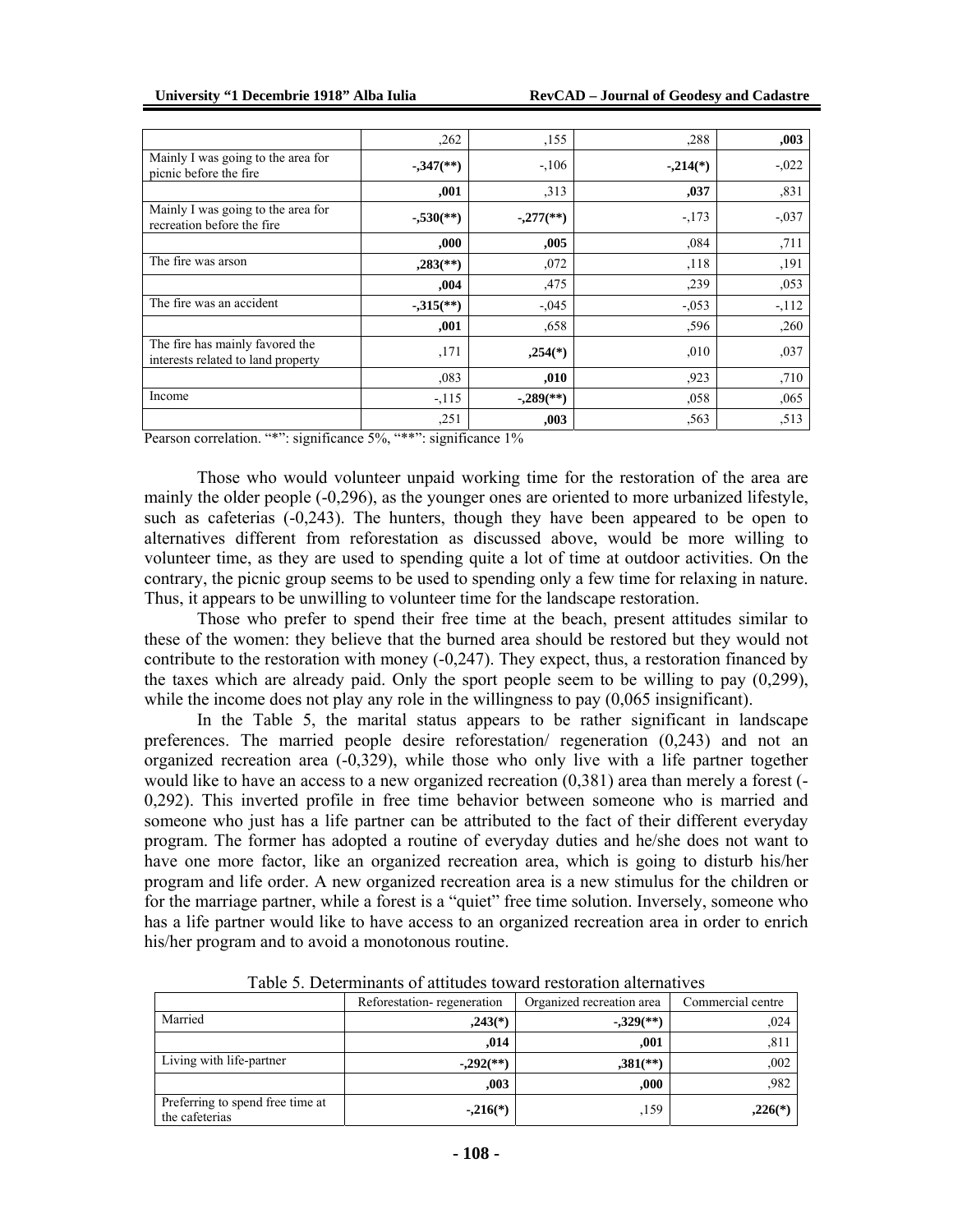|                                                                  | ,029                      | ,112                     | ,023                   |
|------------------------------------------------------------------|---------------------------|--------------------------|------------------------|
| Preferring to spend free time at a<br>stream (water element)     | $-184$                    | $,231(*)$                | $-0.020$               |
|                                                                  | ,064                      | ,020                     | ,841                   |
| Mainly I was going to the area<br>for recreation before the fire | $,212(*)$                 | $-.256(*)$               | ,046                   |
|                                                                  | ,044                      | ,014                     | ,667                   |
| Mainly I was going to the area<br>for picnic before the fire     | $-.282$ <sup>(**)</sup> ) | $,364$ <sup>(**)</sup> ) | ,010                   |
|                                                                  | ,007                      | ,000                     | ,927                   |
| Income                                                           | $-160$                    | $-.091$                  | $,479$ <sup>**</sup> ) |
|                                                                  | ,111                      | ,363                     | ,000                   |

Pearson correlation. "\*": significance 5%, "\*\*": significance 1%

Those who spend their free time at the cafeterias would rather go to new commercial centre (0,226) than to a forest (-0,216). Those who would spend free time along a stream, desire an organized recreation area (0,231). This shows that the water element would be a quite desirable landscape component in an organized recreation area for certain visitors. Those who were going for recreation to the forest before the fire prefer once again a forest  $(0,212)$  and not an organized recreation area  $(-0,256)$ . Thus, with "recreation" they do not mean "organized" free time behavior in a natural area. Those who were going to the area for picnic before the fire, would rather like an organized recreation area (0,364), in order to make their picnic again more comfortably, and not a forest (-0,282). People with high income would like to have a commercial centre at in the burned area  $(0.479)$ .

#### **4. Conclusions**

Contrary to the expected long-term socio-spatial catastrophe that is believed to be caused by an extensive forest fire in a populated rural area, almost all socio-spatial functions of the burned area are restored in relatively short time after the fire (about 2 years). The burned forest area has not dramatically lost in social functionality. The effect of the fire on hunting, general recreation and picnic two years after the fire was not detectable any more. Only the sport has been affected in the burned area. A gender-specific behavior is connected with the spatial impacts. After the fire, the place seems to be equally attractive for both males and females, while before the fire it mainly was attracting the male population. Specific social groups, such as female visitors and students or pupils seem to appreciate the natural values after the fire. The women also feel safer in open light areas created after the fire. The appreciation of the natural values does not depend on the age, the education level or the job status.

Certain people get familiar with the infrastructure in the forest only after the fire. Those who believe that the fire was arson and not an accident, avoid visiting the burned area. These who desire the reforestation of the local area do not necessarily regard the reforestation as an ultimate scenario which should be implemented in every burned area in the country. Thus, there is an attitude which could be characterized as "local environmentalism". People with urbanized free time behavior do not need a reforested area as an alternative. Thus, urbanized free time behavior is rather addictive than saturating. Between beach- and forestrelated recreation there seems to be a complementary relation.

The local people seem to be satisfied also with the natural regeneration which took place within two years. High vegetation is not of crucial importance for their quality of recreation. They also seem to strictly desire the restoration of the socio-legal order rather than the restoration of the very nature. Those who believe that the fire was related to land property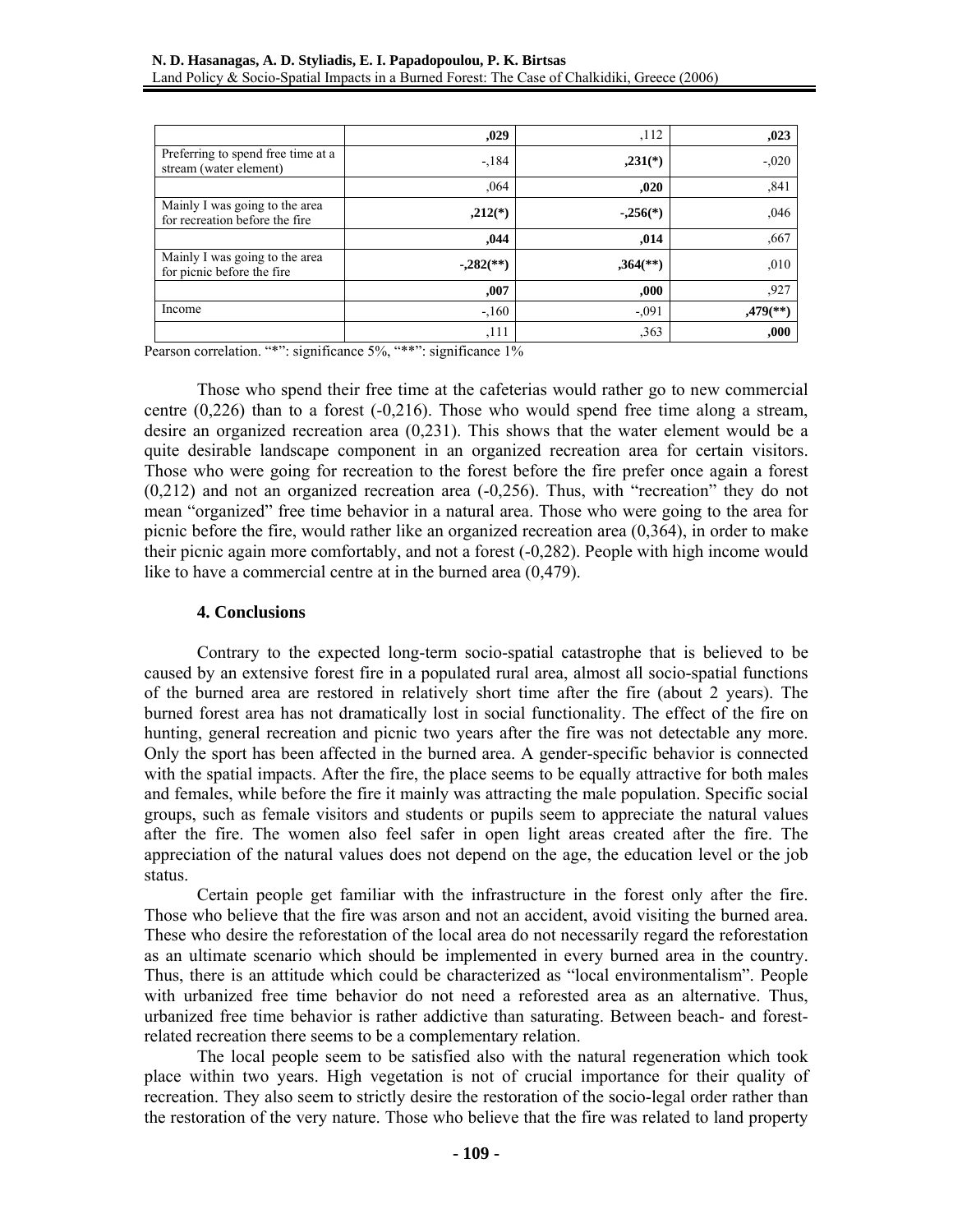interests seem to be driven by the general normative dogma that "the forest should be protected against economic interests" but they did not really feel that such a danger exists for their area.

Volunteers would mainly be the older people and not the young ones because they are strongly engaged to the urban lifestyle. The hunters are also willing to volunteer time as they are engaged to outdoor activities. Acceptance of the necessity of reforestation does not necessarily mean volunteerism or willingness to pay. The income does also not influence the willingness to pay.

The life order induced by the marriage and the need for breaking which characterizes the life-partnership differentiate the free time behavior and thereby the landscape preferences of people who are married from those who just live with life-partners (the former desire "quite" forest and the latter a new organized recreation area). Characteristic elements of an organized recreation area are considered to be the picnic places and the water (e.g. a stream).

Thus, the only measures that can be regarded as necessary in a burned hilly area are those that can prevent erosion or flood. An artificial reforestation which may prove to be successful after many years or may even be unsuccessful is not necessary in order to attract land user groups. The natural regeneration is adequate for this purpose.

The land user groups do not massively avoid the burned area. Most of them visit it quite frequently two years after the fire. The high vegetation does not change the socio-spatial behavior strongly. The creation of an organized recreation area or of a commercial centre in certain places of the burned forest area would also attract more visitor groups and they would not prevent other types of land use, as it does not occupy the whole forest area. These architectural interventions could also include centers for environmental education or rural museums, organized eco-tourism or agri-tourist units.

In this case, they could favor a multifunctional rural development which is supported by the Rural Development Program of the EU 2007-13, particularly by Axis 2: Conserving landscape and environment, and Axis 3: Improving quality of life and encouraging diversification rural economy (Papadopoulou et al. 2008a). However, a decision support system with detailed criteria and a flexible, politico-administrative system is demanded for such a development (Papadopoulou et al. 2008b and 2009). The role of Local Action Groups (LAG) in the framework of LEADER can be of crucial importance for the development of the area. However, the influence and effectiveness of a LAG depend on the cliental milieu of the specific area and the local dynamics is more crucial for the success of a LAG (Papadopoulou et al. 2010a). The role of information which is considered to be "scientific" in issues of local rural development is also crucial (Papadopoulou et al. 2010b). This means that a simple politico-administrative procedure would be not plausible enough in the design and evaluation of local developmental scenarios. Thus, a region-focused socio-economic study by a decentralized authority such as a prefecture is purposeful.

The appropriateness of the current legal, socio-economic and politico-administrative system as well as the need of decentralized or centralized rural and forest policy making in such a restoration and development issue can be a question for further research. The repetitive implementation of such a quantitative research by using similar questionnaire in cases of forest fire in other regions and countries with different socio-economic and geomorphological structure, in order to produce comparative results and safer generalizations, is also an important research issue. A typology of restoration scenarios by multivariate analysis is also a point for further research. Finally, finding out variables with stronger correlations with each other is always a challenge in social statistics.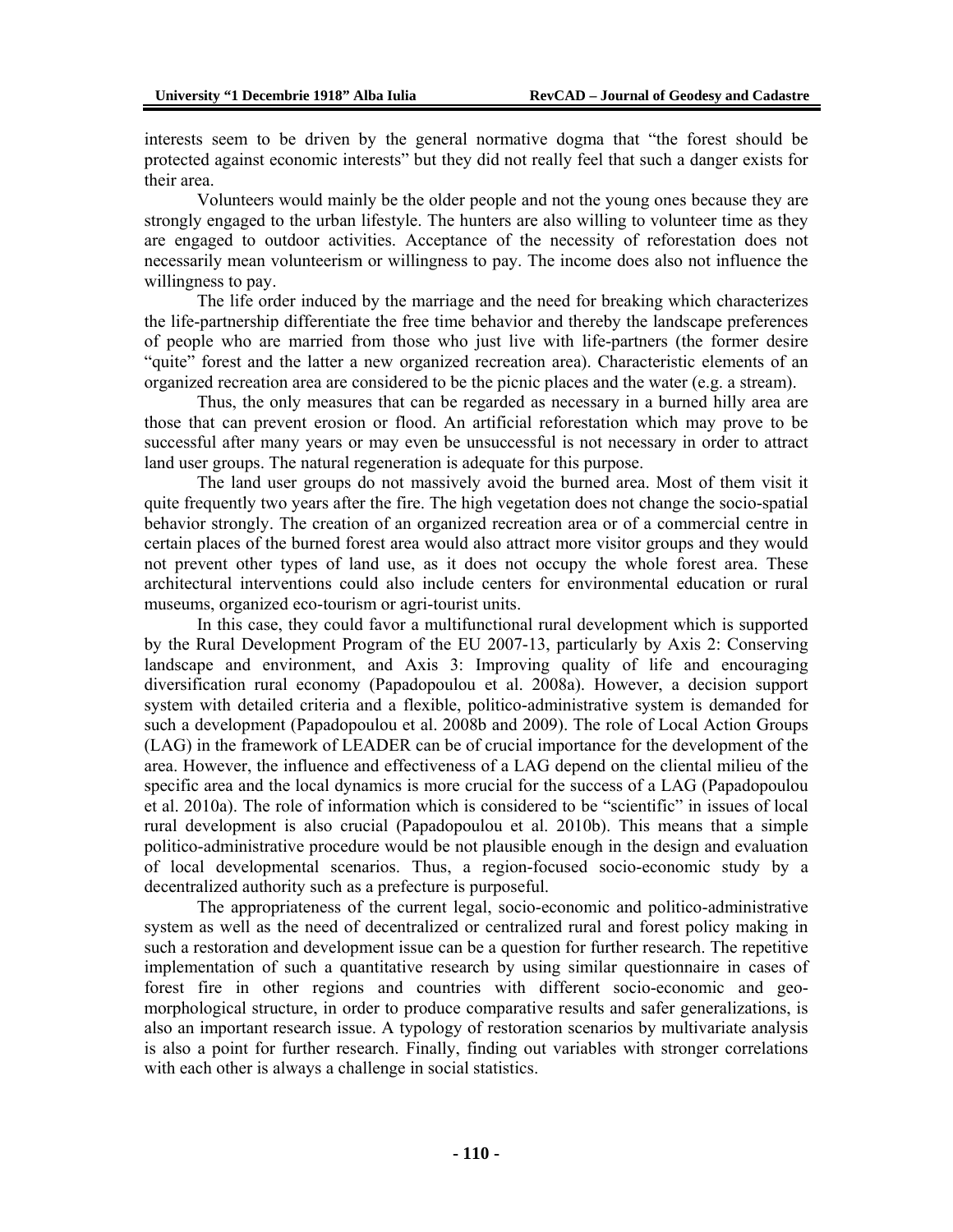# **5. Acknowledgments**

The research initiative proposed by this paper has been supported by the EU-funded "Archimedes" Research Project (Department of Landscape Architecture, Kavala Institute of Technology, Drama, Greece), by the EU-funded research project "RUDI: Rural Development Impacts- Assessing the impact of Rural Development policies, incl. LEADER" (Department of Agricultural Economics, Faculty of Agricultural Science, Aristotle University of Thessaloniki, Greece), and by the Institute of Forest Policy and Nature Conservation of Goettingen University (Germany).

### **6. References**

- *1. Bryman A. 2001. Social Research Methods. Oxford University Press*
- *2. Foster D.R. and Motzkin G. 2003. Interpreting and conserving the openland habitats of coastal New England: insights from landscape history. Forest Ecology and Management, Volume 185, Issues 1-2, 127-150*
- *3. Fry D.L. and Stephens S.L. 2006. Influence of humans and climate on the fire history of a ponderosa pine-mixed conifer forest in the southeastern Klamath Mountains, California. Forest Ecology and Management, Volume 223, Issues 1-3, 428-438*
- *4. Geri F., Rocchini D. and Chiarucci A. 2010. Landscape metrics and topographical determinants of large-scale forest dynamics in a Mediterranean landscape. Landscape and Urban Planning, Article in Press, Corrected Proof*
- *5. Gill A.M. 2005. Landscape fires as social disasters: An overview of 'the bushfire problem'. Global Environmental Change Part B: Environmental Hazards, Volume 6, Issue 2, 65-80*
- *6. Gobster P.H. 2001. Visions of nature: conflict and compatibility in urban park restoration. Landscape and Urban Planning, Volume 56, Issues 1-2, 35-51*
- *7. Iliadis L.S. Papastavrou A.K. and Lefakis P.D. 2002. A computer-system that classifies the prefectures of Greece in forest fire risk zones using fuzzy sets. Forest Policy and Economics, Volume 4, Issue 1, 43-54*
- *8. Klenner W. and Walton R. 2009. Landscape-level habitat supply modelling to develop and evaluate management practices that maintain diverse forest values in a dry forest ecosystem in southern British Columbia. Forest Ecology and Management, Volume 258, Supplement 1, S146-S157*
- *9. Klenner W., Walton R., Arsenault A. and Kremsater L. 2008. Dry forests in the Southern Interior of British Columbia: Historic disturbances and implications for restoration and management. Forest Ecology and Management, Volume 256, Issue 10, 1711-1722*
- *11. Orsi F. and Geneletti D. 2010. Identifying priority areas for Forest Landscape Restoration in Chiapas (Mexico): An operational approach combining ecological and socioeconomic criteria. Landscape and Urban Planning, Volume 94, Issue 1, 20-30*
- *12. Papadopoulou E., Hasanagas N., Papalexiou C., Kanaki E., Georgiadou E. (2008a). Rural Development Policy Design, Work Package 2 Report for Greece, EU-funded 7th framework research project: Assessing the Impacts of Rural Development Policies (RuDI). Aristotle University of Thessaloniki. Greece*
- *13. Papadopoulou E., Papalexiou C., Hasanagas N. (2008b). Rural Development Policy Delivery and Governance, Work Package 3 Report for Greece, EU-funded 7th framework research project: Assessing the Impacts of Rural Development Policies (RuDI). Aristotle University of Thessaloniki. Greece*